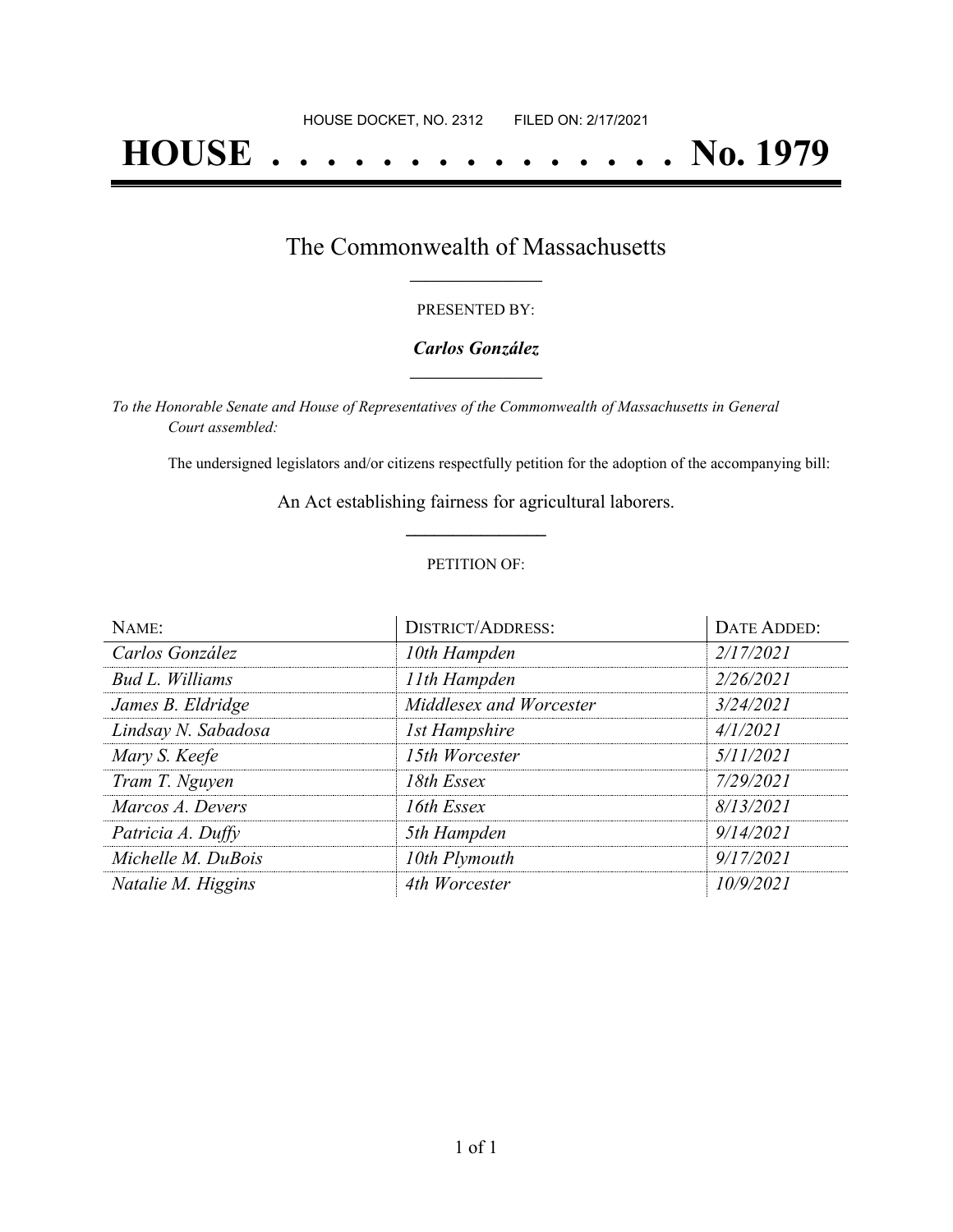## **HOUSE . . . . . . . . . . . . . . . No. 1979**

By Mr. González of Springfield, a petition (accompanied by bill, House, No. 1979) of Carlos González and others relative to employees engaged in seasonal agricultural and farm work. Labor and Workforce Development.

## The Commonwealth of Massachusetts

**In the One Hundred and Ninety-Second General Court (2021-2022) \_\_\_\_\_\_\_\_\_\_\_\_\_\_\_**

**\_\_\_\_\_\_\_\_\_\_\_\_\_\_\_**

An Act establishing fairness for agricultural laborers.

Be it enacted by the Senate and House of Representatives in General Court assembled, and by the authority *of the same, as follows:*

|                | SECTION 1. Chapter 136 of the General Laws is hereby amended by adding the               |
|----------------|------------------------------------------------------------------------------------------|
| 2              | following new                                                                            |
| 3              | section:                                                                                 |
| $\overline{4}$ | Section 17. Every person employed in seasonal agricultural and farm work as defined in   |
| 5              | section                                                                                  |
| 6              | 2 of chapter 151 who is not the parent, child, spouse or other member of the employer's  |
| 7              | immediate family shall be allowed at least 24 consecutive hours of rest in each calendar |
| 8              | week.                                                                                    |
| 9              | Twenty-four consecutive hours spent at rest due to circumstances such as inclement       |
| 10             | weather or                                                                               |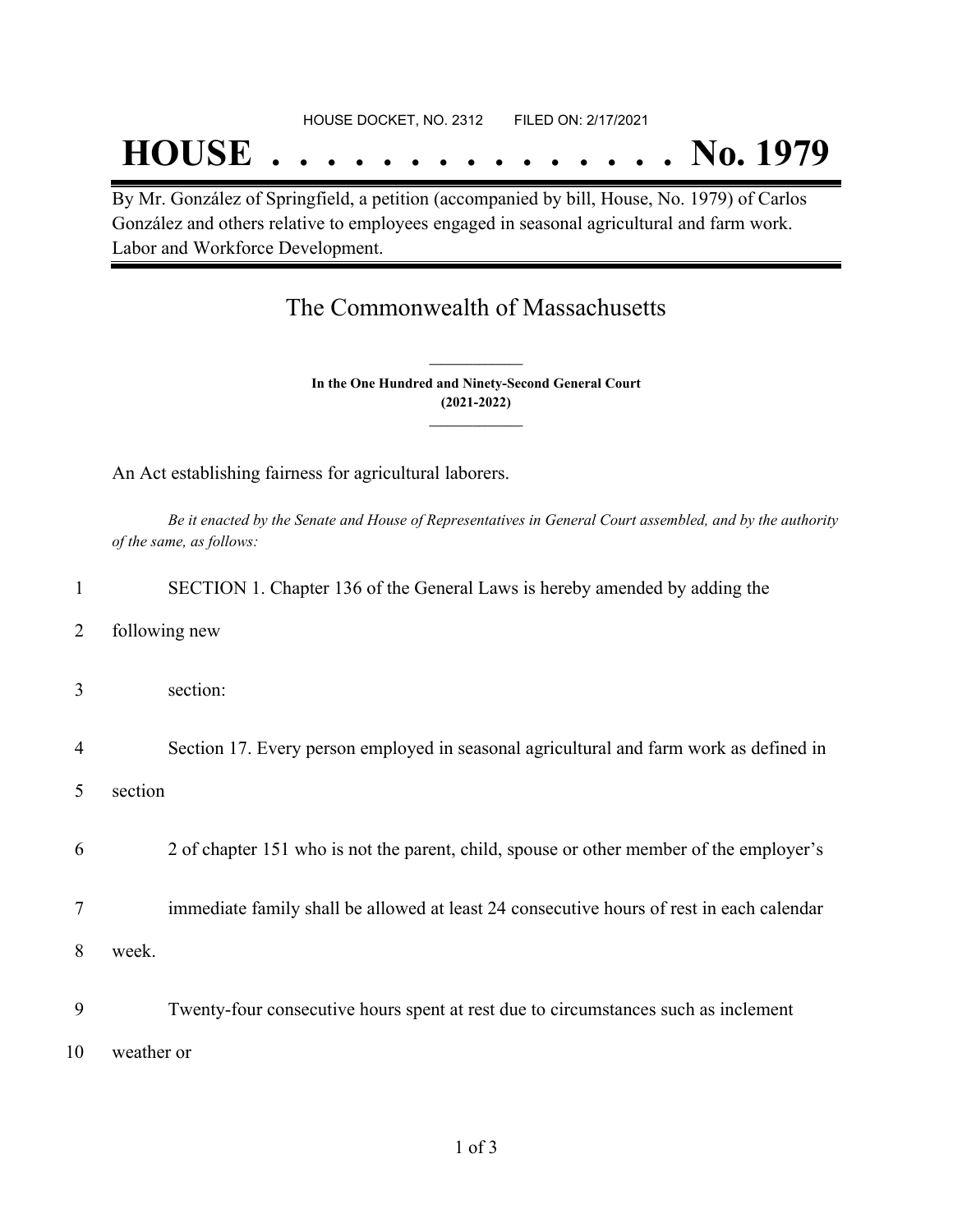| 11 | unfavorable crop conditions shall be deemed to constitute the rest required by this       |  |  |
|----|-------------------------------------------------------------------------------------------|--|--|
| 12 | section. No                                                                               |  |  |
| 13 | provision of this section shall prohibit an employee engaged in seasonal agricultural and |  |  |
| 14 | farm                                                                                      |  |  |
| 15 | work from voluntarily agreeing to work on such day of rest required by this paragraph,    |  |  |
| 16 | provided                                                                                  |  |  |
| 17 | that the work is compensated at a rate which is at least one and one-half times the       |  |  |
| 18 | laborer's                                                                                 |  |  |
| 19 | regular rate of pay for all hours worked on such day of rest.                             |  |  |
| 20 | SECTION 2. Section 1A of chapter 151 of the General Laws is hereby amended by             |  |  |
| 21 | inserting at                                                                              |  |  |
| 22 | the end of the first sentence, after the word "employed", the following provision:        |  |  |
| 23 | ; provided, however, that with respect to employers employing employees engaged in        |  |  |
| 24 | seasonal                                                                                  |  |  |
| 25 | agricultural and farm work as defined in section 2, no employer in the commonwealth       |  |  |
| 26 | shall                                                                                     |  |  |
| 27 | employ any such employee for a work week longer than 55 hours unless such employee        |  |  |
| 28 | receives                                                                                  |  |  |
| 29 | compensation for his employment in excess of 55 hours at a rate not less than one and     |  |  |
| 30 | one-half                                                                                  |  |  |

of 3